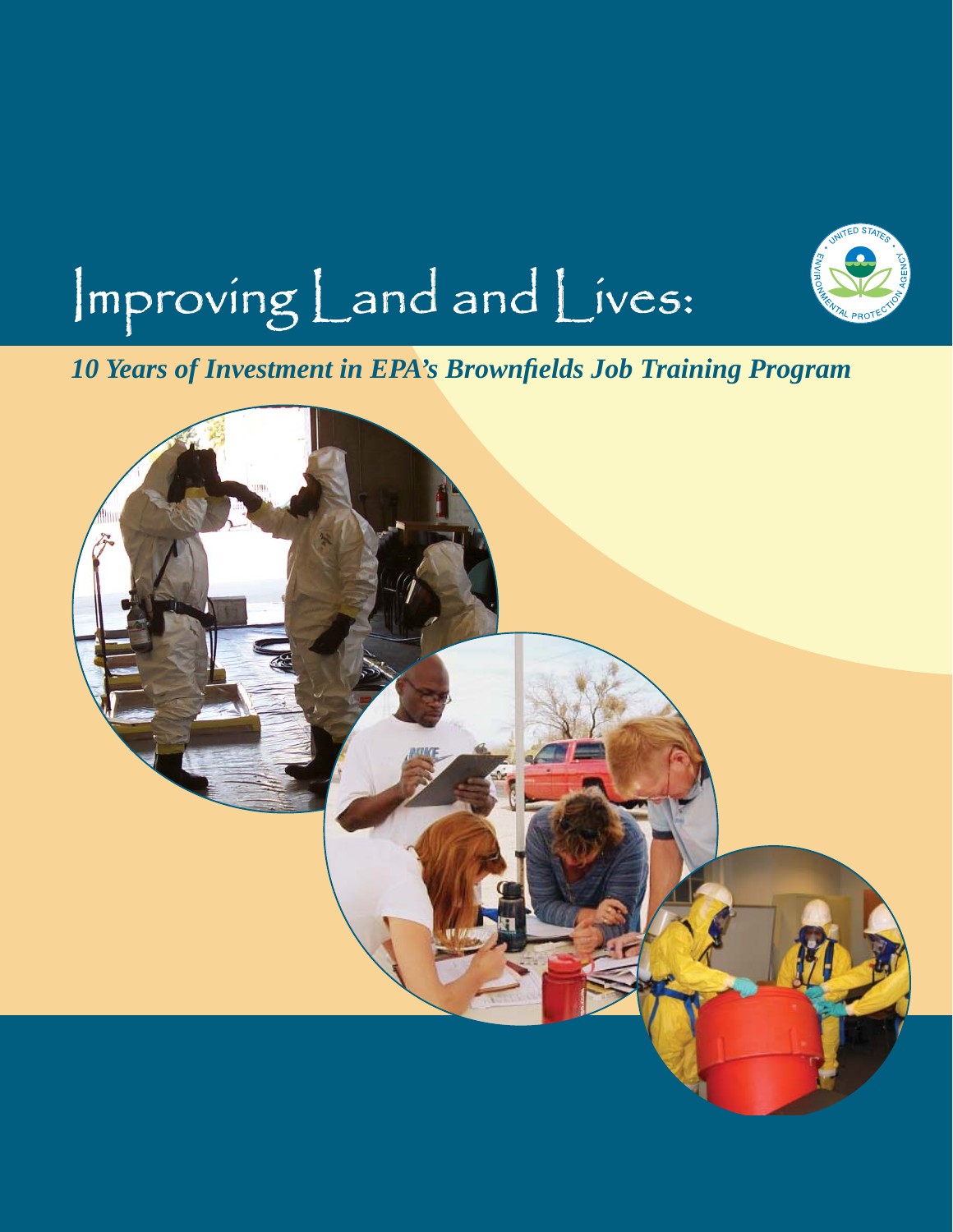"Through the Brownfields Job Training Program, EPA is literally putting both people and property back to work. By teaching people the skills to revitalize their own neighborhoods, we are helping improve lives and livelihoods in communities across the nation."

> –*Steve Johnson, EPA Administrator November 13, 2006*

### Purpose

This report demonstrates the benefits of EPA's Brownfields Job Training Program and discusses the ways in which it complements broader workforce development initiatives. It also provides a historical overview of the program and talks about where the program is today. The examples in this report come from five EPA Brownfields Job Training grants.



*The Tucson, Arizona Job Training graduates of 2007.* 

### *Prepared by:*

*SRA International, Inc. (Contract No. EP-W-07-023) 3434 Washington Boulevard Arlington, VA 22201* 

### *Prepared for:*

*U.S. Environmental Protection Agency Office of Solid Waste and Emergency Response Office of Brownfields and Land Revitalization Washington, DC 20460* 

"EPA recognizes that cleaning up brownfields sites may be only part of the larger challenge for a community that is trying to revitalize its neighborhoods. By providing job training grants, we are helping residents get the jobs that are created when the brownfields in their community are cleaned up. These grants truly help put both people and places back to work."

*–Susan Bodine,*  Assistant Administrator for EPA's Office of Solid Waste and *Emergency Response*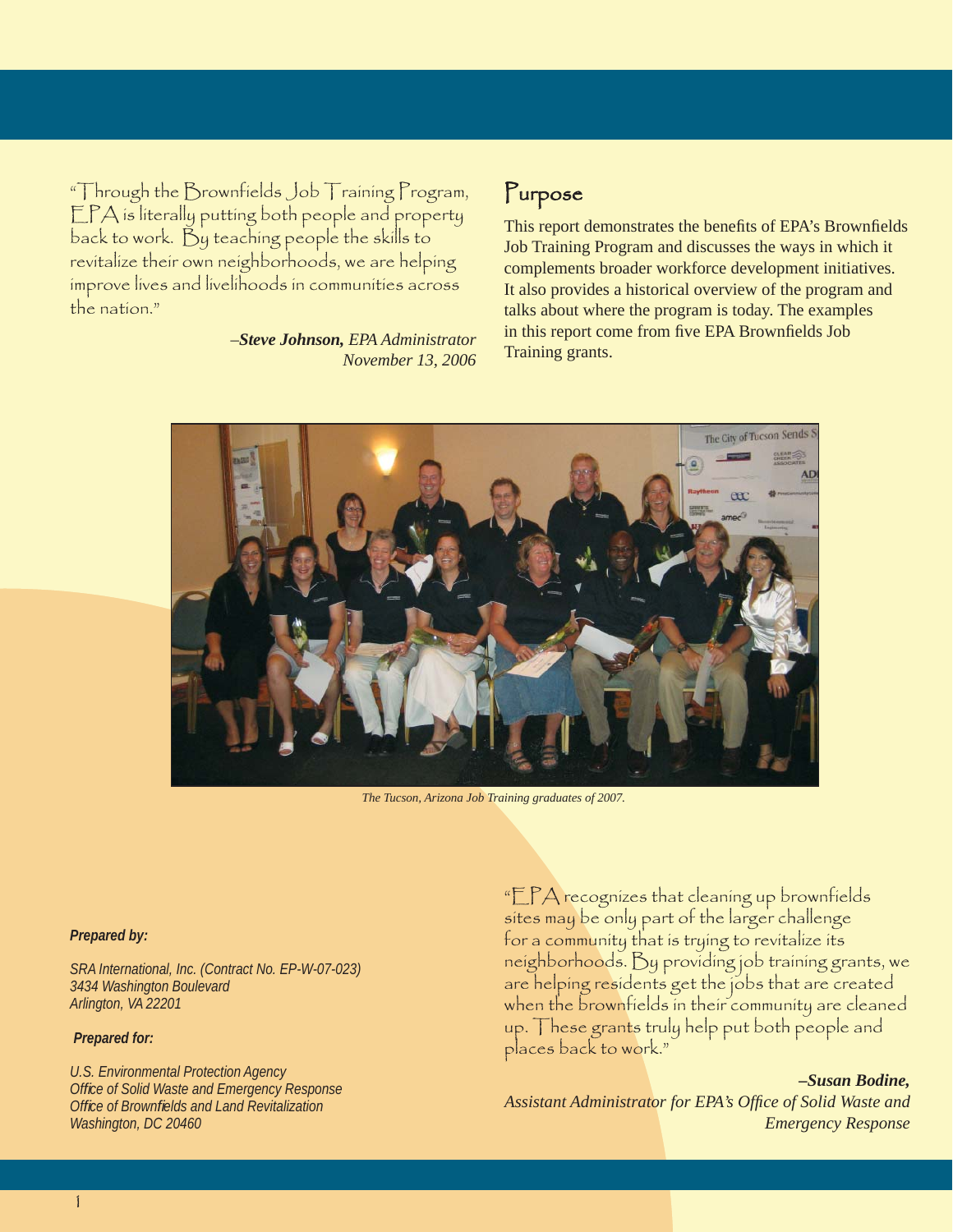# Introduction

**The transition from a manufacturing-based economy has** created both environmental challenges and socioeconomic development opportunities for communities throughout the United States. EPA estimates that over the next 30 years, more than \$200 billion in economic activity will result from <sup>1</sup> the cleanup of approximately 294,000 waste sites .

To help the often disadvantaged communities most affected by brownfields share in the benefits of this growing market, the U.S. Environmental Protection Agency (EPA) established the Brownfields Job Training Program. Through this program, EPA provides environmental cleanup and health and safety training to residents of brownfieldsimpacted communities who are seeking new skills and greater earning potential. The Job Training Program meets community needs in several ways: it helps clean up brownfields, spurs economic development, and creates a pool of qualified environmental technicians capable of meeting the environmental cleanup industry's demand for workers. To date, more than 4,000 individuals have graduated from EPA-funded brownfields job training programs. These graduates generally pursue three paths after graduation: 1) employment in the environmental field (approximately 2,500 nationally); 2) employment in other fields; or 3) further education.

1. 2004 EPA Report titled "Cleaning the Nation's Waste Sites: Markets and Technology Trends"

### *Oakland, California Job T akland, Training Program aining Program*

For the Oakland Private Industry Council, an initial Brownfields Job Training grant in 1998 allowed them to implement an environmental remediation component to a workforce development organization that has been conducting job training since 1989.

Through funding and technical assistance, EPA's Brownfields Program transforms properties and surrounding communities. The Job Training Program transforms individual lives by empowering unemployed and underemployed, predominantly low-income and minority residents. Brownfields Job Training grants serve communities that receive, or have received, financial assistance from EPA for Brownfields Assessment. Revolving Loan Fund, or Cleanup competitive grants and help residents take advantage of jobs created by the assessment, cleanup and redevelopment of brownfields.

Through this link to on-the-ground brownfields assessment and cleanup activity, brownfields job training programs expand upon local workforce development efforts training residents of brownfields-impacted communities for the environmental jobs that cleanup contractors might otherwise fill from outside the community. The EPA Brownfields Job Training Program opens the door to the environmental industry for those who are interested in entering the field. To date, EPA has funded 118 Brownfields Job Training grants totaling over \$23 million. Of the more than 4,000 who have completed the EPA-funded training, more than 2,500 obtained employment in the environmental field, earning an average starting hourly wage of \$13.88.



*The Oakland Private Industry Council, receiving their Brownfi elds Job Training Grant in 1998.*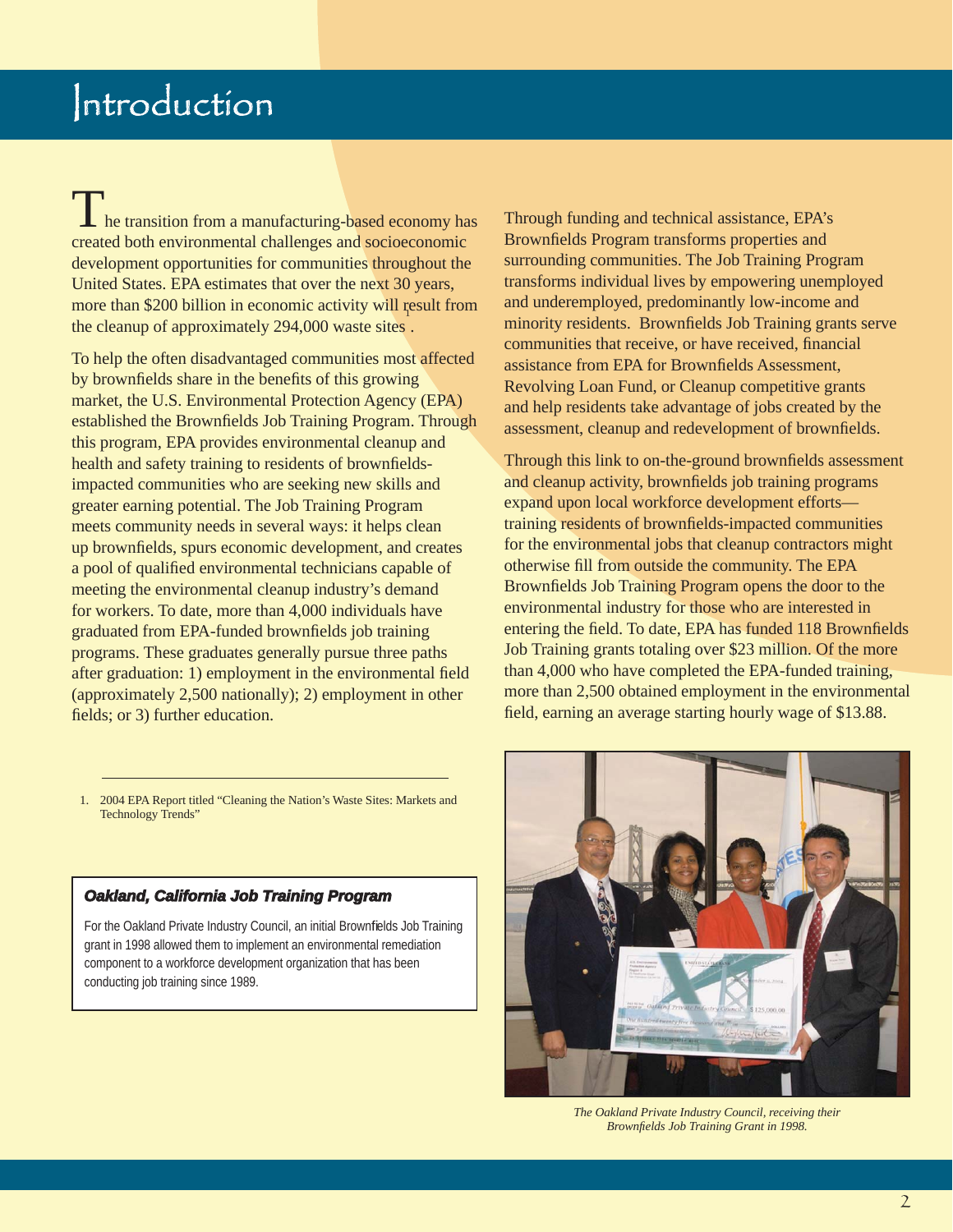# History of the Brownfields Job Training Program

I he Brownfields Program is a job generator, leveraging jobs through assessment, cleanup, and redevelopment. Within the first two years of the Brownfields Program, EPA learned from local stakeholders that there may be value in a job training program that would train residents in brownfields communities for environmental careers. Such a program would offer direct, life-changing benefits in brownfields communities, and prepare the local workforce to help transform sites addressed through the Brownfields Program's Assessment and Revolving Loan Fund grants.

The first seeds of Brownfields Job Training—and of the Brownfields Program itself—emerged in the early 1990s, reflecting EPA's growing concern for "environmental equity," later known as environmental justice issues. Visiting the Industrial Excess Landfill Superfund site in Uniontown, Ohio, staff from EPA's Office of Solid Waste and Emergency Response (OSWER) expected the surrounding community to have benefited from job opportunities related to the site's ongoing monitoring. However, EPA staff found that all of the site-related jobs had been filled by environmental professionals from other cities, due to a lack of environmental training among the local workforce.

To correct that disparity, EPA awarded local Cuyahoga County Community College with an "Environmental Justice" Pilot grant in 1991. The lessons learned helped shape application requirements for what would eventually become Brownfields Job Training grants. EPA later targeted their Brownfields Job Training grants towards communities with active brownfields revitalization programs—ensuring that graduates would benefit from their new skills through local job opportunities. Today's Brownfields Job Training programs commonly work with area employers, modifying curricula to suit local needs and placing graduates through first-source hiring and similar arrangements.

During the initial years of the Brownfields Program, EPA had no resources allocated for job training. EPA collaborated with the Hazardous Materials Training and Research Institute (HMTRI) to offer environmental education and training program assistance to community colleges located near Superfund and other hazardous waste sites. In the mid-1990s, EPA sought the expertise of a number of federal entities with established job training programs, including the National Institute on Environmental Health Science (NIEHS). In 1996, EPA

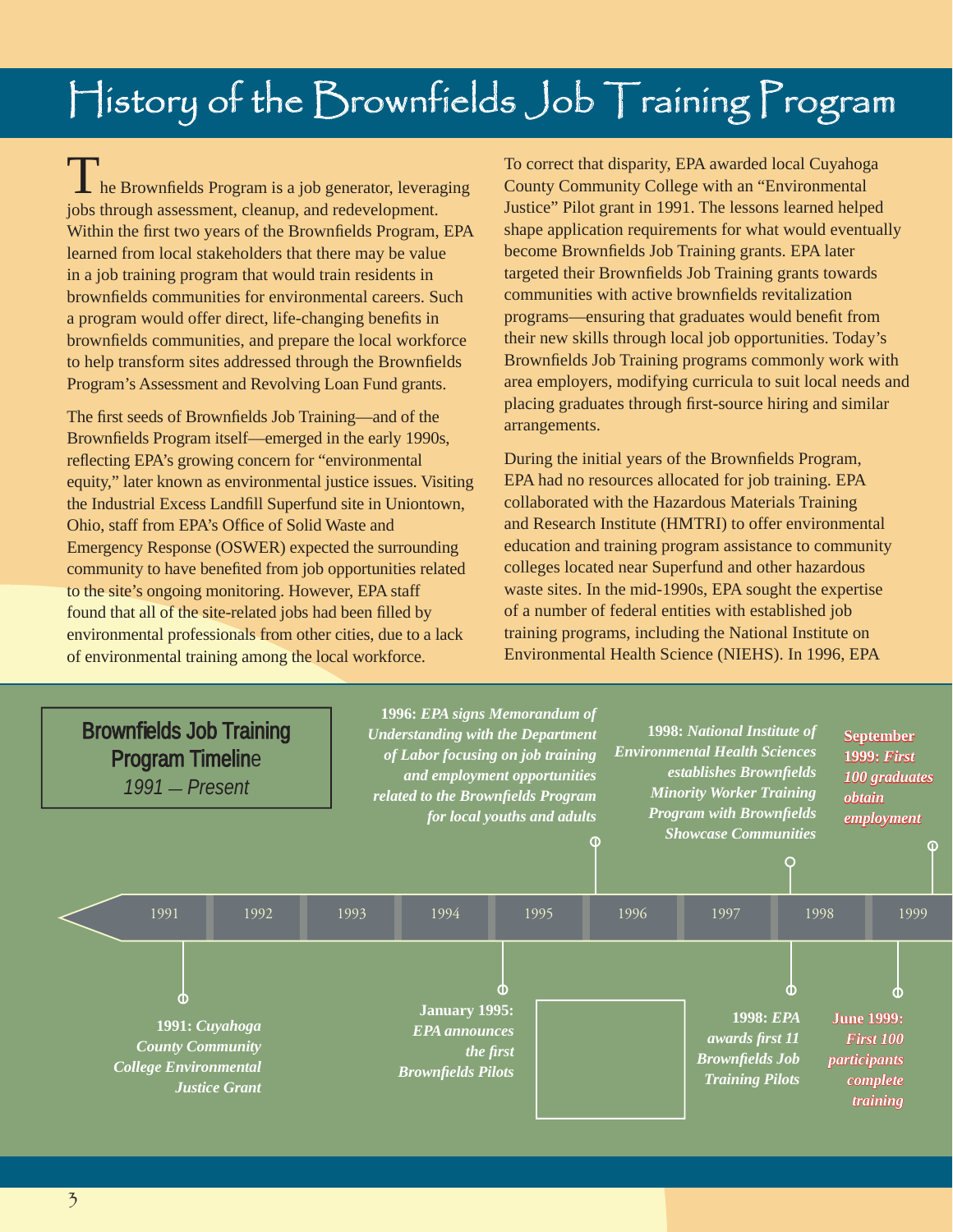signed a Memorandum of Understanding (MOU) with the U.S. Department of Labor (DOL), to develop environmental job training programs in urban locations with DOL-funded Private Industry Councils (now known as Workforce Investment Boards).

Brownfields revitalization and environmental justice considerations are deeply connected. Through the revitalization of brownfields, idle, dilapidated, and often contaminated properties are returned to productive use, enhancing public health and safety, improving property values and aesthetics, and boosting local economies in the typically low-income, minority communities these properties had negatively affected. In 1995, EPA convened the National Environmental Justice Advisory Council (NEJAC) Waste and Facility Siting Subcommittee, to conduct public dialogues on the links between brownfields redevelopment and environmental justice. These forums led to the realization that brownfields redevelopment must be coordinated with broader strategies of job creation, training, and career development. Combining these approaches would in turn produce demonstrable benefits for communities facing environmental justice issues.

The Brownfields Job Training Program has since built upon this idea by providing grants for environmental job training, facilitating programs and partnerships that offer sustainable careers and unprecedented opportunities for residents of affected communities.

In 1997, EPA recognized that it could initiate a Brownfields Job Training Program under Section 311(b) (9) of the Comprehensive Environmental Response, Compensation and Liability Act (CERCLA), which specifically allowed EPA to conduct environmental job training. EPA funded its first round of Brownfields Job Training Pilots in 1998. Awarded to 11 entities including cities, community colleges, universities, and non-profits, these pilots were designed to complement the Brownfields Program's four main goals: protecting the environment, promoting partnerships, strengthening the marketplace, and sustaining reuse.

When the first program graduates quickly found jobs with salaries ranging from \$14-30 per hour, word got out, and waiting lists began to form for training programs. Individual stories of lives being turned around through environmental job training emerged. Employers formed

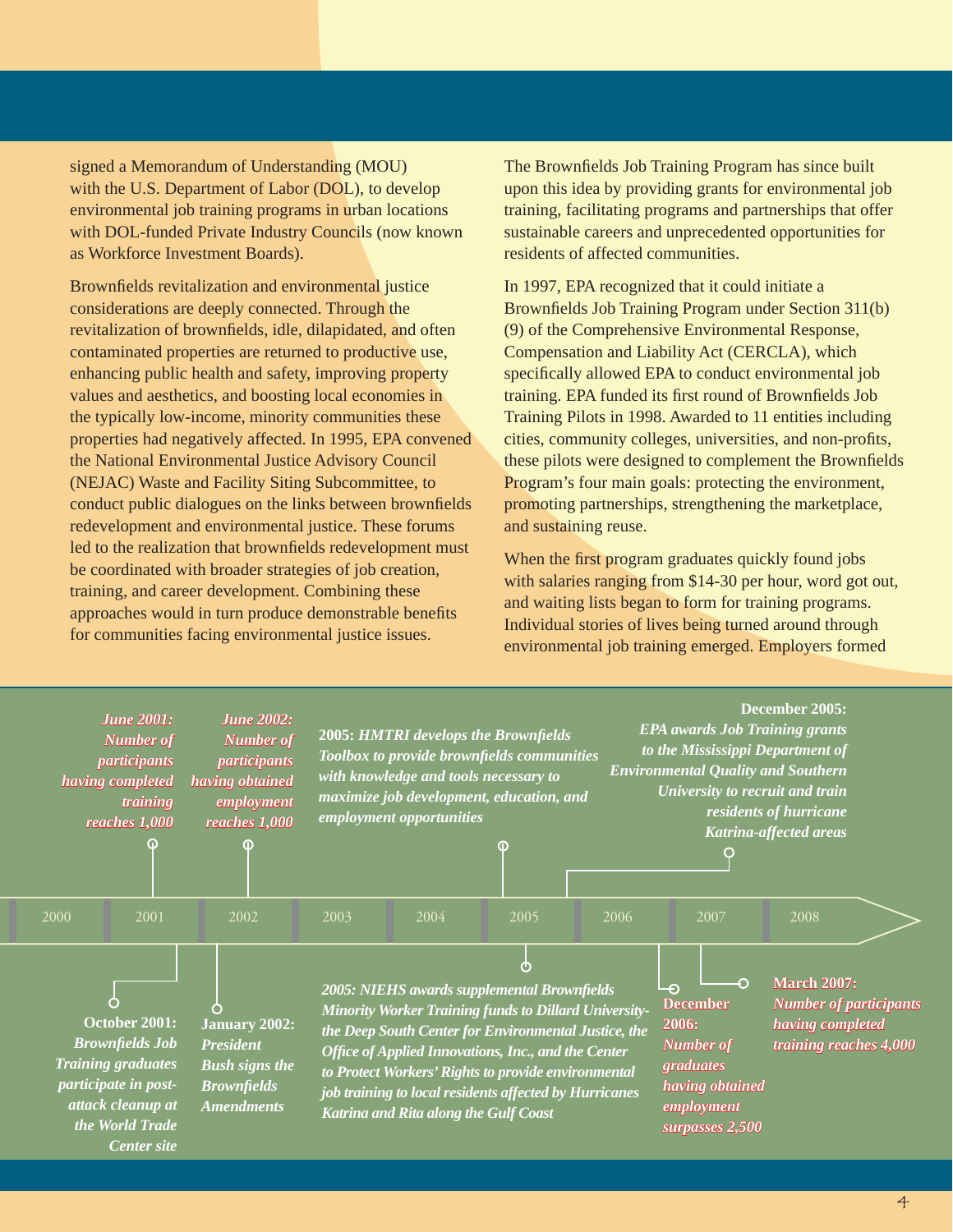relationships with the job training organizations and came to depend on graduates to fill positions. After the success of the initial pilots, 25 additional Job Training grants were awarded in 2000, with EPA incorporating lessons learned into this most recent round of awards. While the initial Job Training Pilots could use their first year to develop an environmental job training curriculum, these latest and future pilots were required to have training curricula already developed. Individual training programs were also required to track graduates for at least a year, to ensure that trainees not only found jobs, but retained them. Furthermore, training organizations needed to demonstrate already-established partnerships and leveraged funding sources. Later rounds of Brownfields Job Training grant awards gave preference to established job training organizations with proven placement programs.

On January 11, 2002, the Small Business Liability Relief and Brownfields Revitalization Act was signed into law. Known as the "Brownfields Law," this legislation amended CERCLA to specifically authorize federal financial assistance for brownfields revitalization, including grants for assessment, cleanup, and job training. Federal funding for Brownfields Job Training grants were authorized under section 104(k)(6) of CERCLA, which authorized EPA to provide grants for training to facilitate site assessment, remediation of brownfields sites, or site preparation. For the first time, CERCLA had included language specifically authorizing Job Training Grants under EPA's Brownfields Program.

### *Training Residents Affected by Hurricanes* **Katrina and Rita through the Brownfields** *Minority Worker Training Program*

In 2006, NIEHS received \$800,000 from EPA for minority worker training in communities affected by hurricanes Katrina and Rita. From February 2006 through July 2007, approximately 591 students were trained through this funding. Training occurred in New Orleans, LA and surrounding parishes; in Port Arthur, TX; and in Houston, TX. Of those trained, approximately 272 were small business employees and community residents that used their newfound knowledge to assist in the cleanup of their communities. Graduates of this supplemental program had an overall job placement rate of nearly 70 percent.

# Core Curriculum  $for a Brown fields Job Training Grande$

- Occupational Safety And Health Administration (OSHA) Hazardous Waste Operations and Emergency Response Standard (HAZWOPER)
- Asbestos and Lead Paint Abatement
- Environmental Site Technician
- Soil And Groundwater Sampling
- Confined Space Entry
- Demolition/Debris Removal
- Environmental Health and Safety

# Other Specialized Training

- **Mold Remediation**
- **Phytoremediation**
- Hazardous Substance Transportation
- Disaster Site Worker
- **Vapor Intrusion**
- **Construction**
- Alternative Technologies

# Benefits of the Brownfields Job Training Program

- 1. Helps residents take advantage of jobs created by the assessment and cleanup of brownfields
- 2. Provides training that leads to sustainable employment in the environmental field
- 3. Improves community involvement and stimulates the development of constructive partnerships
- 4. Fosters self sufficiency and enhances the skills and availability of labor for environmental remediation in communities impacted by brownfields, which facilitates the assessment and remediation of these sites
- 5. Enables residents to participate in the promotion of environmental health and occupational safety, both on the job and in their communities

### **Brooklyn, New York** *Job Training Program*

As described by a graduate of the Brownfields Job Training program, "I now have a respect for myself, and my family sees it when I get up and go to work every day."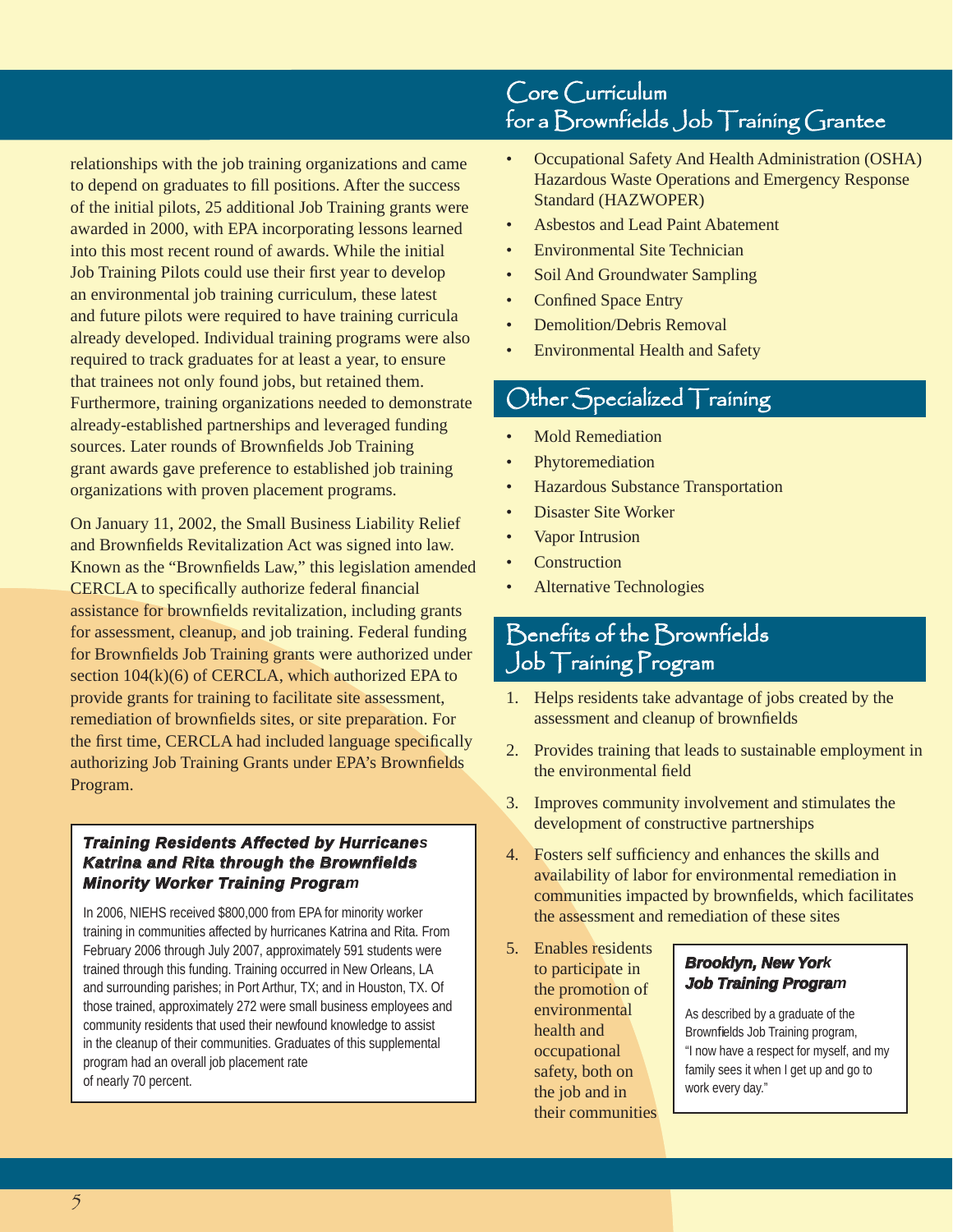# Components of a Job Training Program Job Training Program Profiles

**There are many critical components of a job training** program, some of which are listed below. These core components need to be in place before implementing an environmental job training curriculum.

## **Marketing the**

### **Program**

Marketing the Brownfields Job Training Program to the community such that the community understands the benefits and develops a desire to participate.

### *Concurrent Technologies* Corporation, **North Carolina Job Training Program**

A graduate of this program obtained employment as a project manager earning a salary of \$42,000 a year. One of the main goals of the Brownfields Job Training Program is to provide graduates with the opportunity to earn a "living wage."

### **Link to Existing Workforce Development Programs**

Ideally, grantees should have existing workforce development training programs established so that lifeskills training, instructors, facilities, and equipment are already in place.

### **Partnerships With Private Industry**

Leveraging partnerships with environmental remediation industry representatives to create curricula that meet the industry's market needs in a particular geographic region.

### **Rigorous Application and Admission Process**

Scrutinizing and interviewing applicants so that participant expectations are communicated and the nature of the environmental job industry is clearly understood.

### **Placement**

An essential component of any job training program is ensuring graduate placement. Many Brownfields Job Training grantees form advisory boards that consist of private industry representatives and conduct market analyses to make graduates more attractive to employers.

**The following pages include case studies that offer** details on EPA-funded Job Training programs and demonstrate the five critical components of such programs. These case studies also illustrate the inherent differences of job training programs based on the types of entities establishing them.



*Students from the Shreveport, Louisiana Brownfields Job Training Program participate in hands-on training.*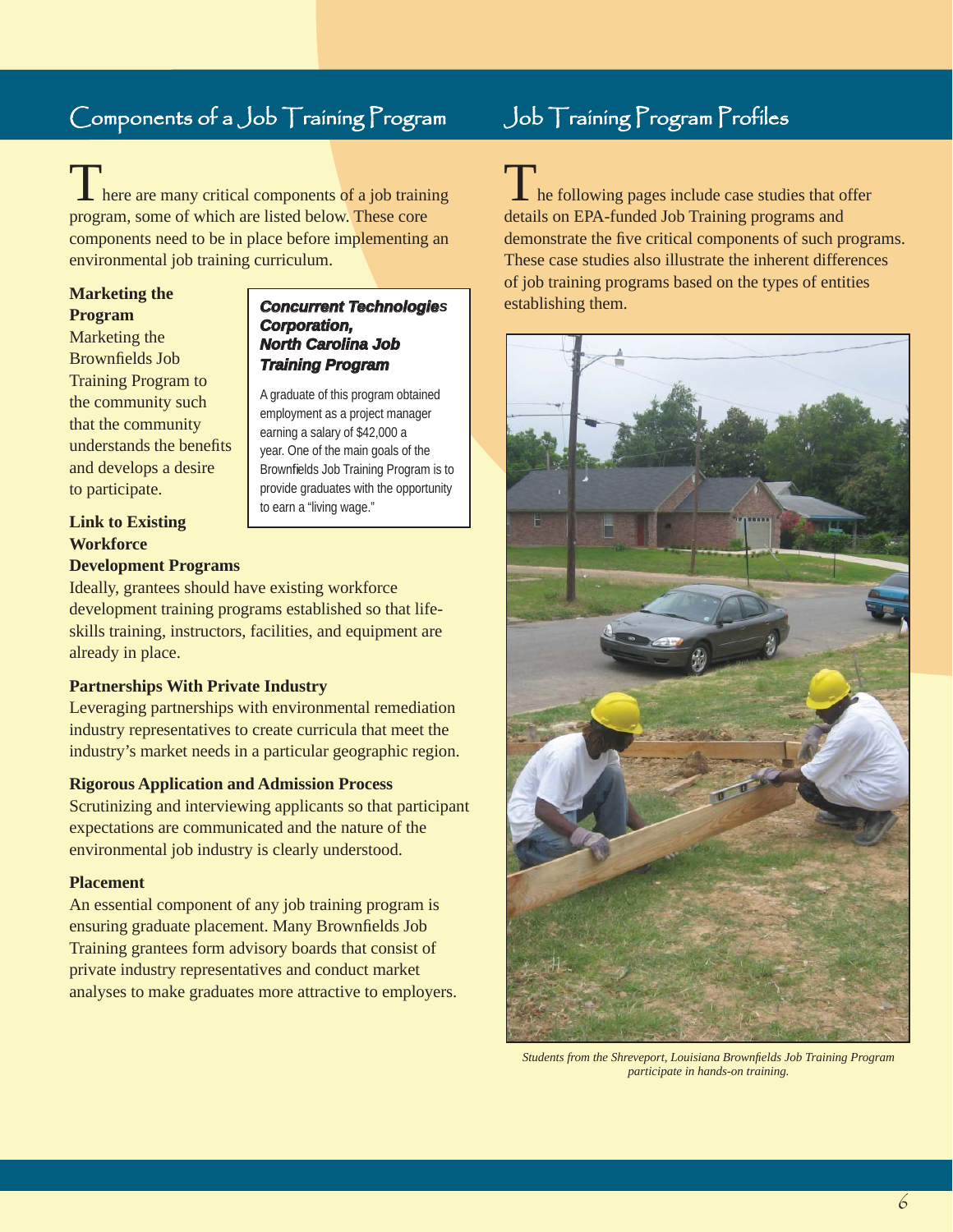# St. Louis Community College - St. Louis, Missouri

# Targeted Recruitment Area and Background

The cities of St. Louis, Missouri and East St. Louis, Illinois—separated by the Mississippi River—encompass a federally designated Empowerment Zone covering the area's most economically challenged communities. Of the approximately 50,000 Empowerment Zone residents, nine out of ten are minority, nearly one-fourth are unemployed, and almost half live in poverty.

In 1999, having already provided multiple Brownfields Assessment and Cleanup grants to St. Louis, East St. Louis, and St. Louis County, EPA partnered with St. Louis Community College (SLCC) to conduct a listening tour of neighborhoods affected by brownfields. The listening tour revealed a link to environmental justice issues and a need for environmental training. SLCC recognized the opportunity to enhance its existing job training curricula with environmental courses, while at the same time addressing the community's unemployment and environmental justice issues through an EPA Brownfields Job Training grant. After applying in 1999, SLCC was awarded its first \$200,000 Brownfields Job Training grant in 2000.

# Challenges Faced by the SLCC Brownfields Job Training Program

According to Project Manager Jim Monahan, "This training program was similar to other job training programs. However, there was a learning curve regarding proper

screening techniques for participants in this type of employment training." Monahan did say that tracking graduates turned out to be tougher than expected. "Reasons for [graduates being hard to track] include their having moved on to new jobs and homes, and their phone numbers changing," explains Monahan. "But those things essentially speak to the success of the training program."

# The Community College Approach

SLCC's goal was to recruit unemployed and underemployed residents of the area's Empowerment Zone as candidates for training. The community college formed a partnership with St. Louis University and together, they created a six week, full-



*St. Louis Community College Job Training graduation.* 

*Job Training Program Component Example:* 

## $\boxtimes$  Marketing the Program

As with all of the case studies included in this report, the St. Louis Community College Brownfields Job Training Program incorporates all of the components required for success. However, what separates this program from others is the innovative way it recruits trainees—through collaboration and communication with local, community advocate organizations. These organizations help to spread the word about the program and ensure that those who apply for training are stellar candidates.

time training schedule that included lead and asbestos abatement, Hazardous Waste Operations and Emergency Response Standard (HAZWOPER) certification, OSHA Safety Training, and life skills/ job preparedness courses. "The approach was, and continues to be, to give trainees as many certifications as possible so that they have a variety of opportunities for employment," explains Monahan. "We're giving people opportunities that otherwise wouldn't be there."

What makes the SLCC Brownfields Job Training Program unique is its use of partnerships to recruit trainees. Along with St. Louis University, the SLCC collaborates with groups including the city's Father Support Center, Youth Build St. Louis, Employment Connections, local veterans' associations, and other local community advocate organizations. These groups refer potential trainees to the SLCC program and offer continued, specialized assistance once training is underway. "We have an advantage, because the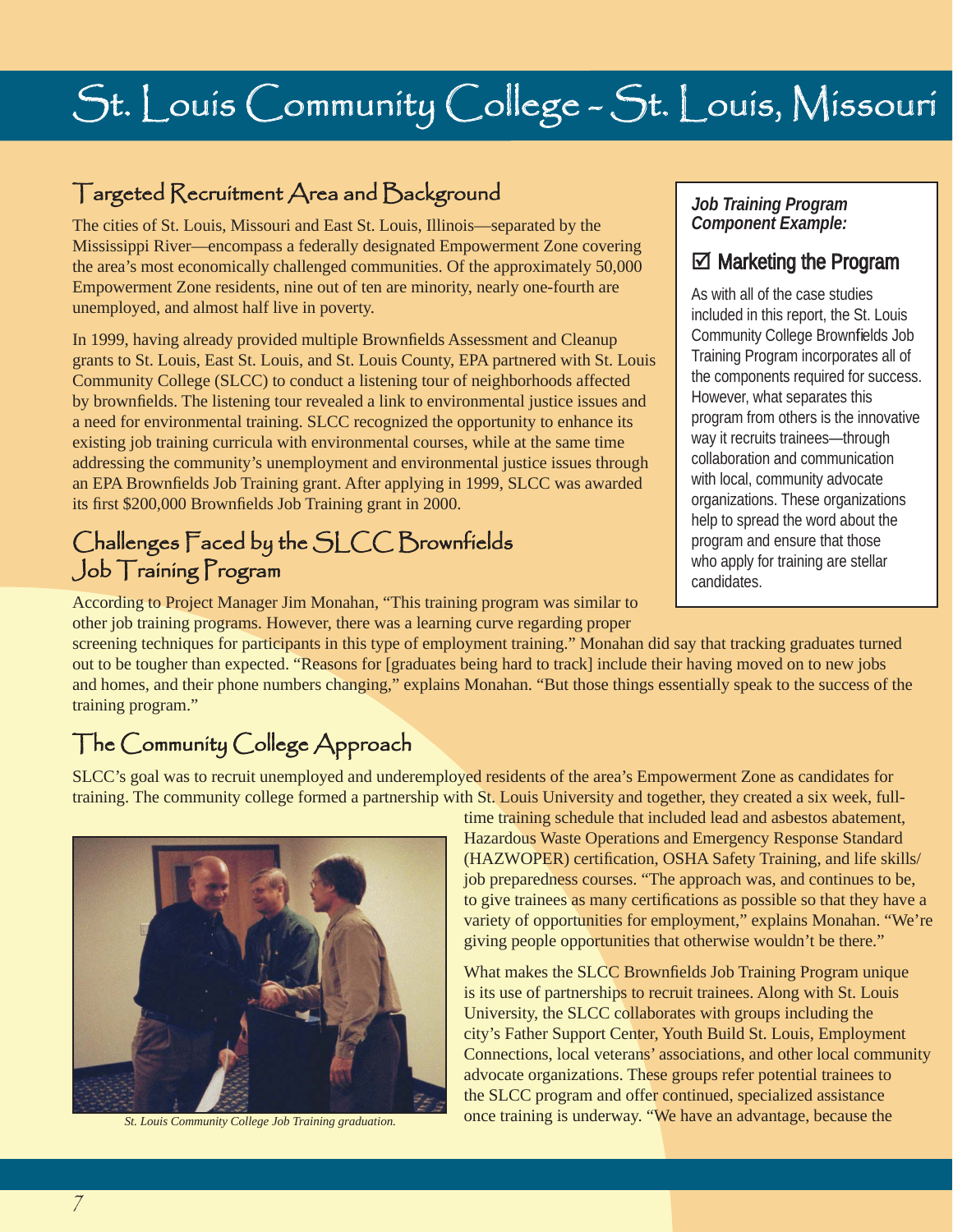### • Supervisor-Level **Certifications**

By providing supervisory level certifications, graduates can apply for supervisor licenses after one year of field experience.

college has a very visible presence in the community," says Monahan. "People feel they can approach us, and community groups are always willing to partner with us. The key to the program's success has been our partnerships in the community."

Once referred by a partner organization, potential trainees are screened before being called in for initial interviews. Those selected beyond that stage must attend an orientation session. "We clearly outline expectations, so that they know what they are getting into," explains Monahan. "We make them understand the responsibility involved, that they have to show up every single day."

Given the city's industrial history, the demand for skilled asbestos workers influences both the curriculum and the graduation schedule. Asbestos abatement is emphasized more than any other part of the program, and training is structured so that students graduate in the spring, when most of the city's asbestos abatement jobs become available.

# Workforce Development Progress

The SLCC Job Training Program's screening process ensures a high rate

**SLCC's Job Training Curriculum:**  $\begin{bmatrix} 0 & \text{b} \\ 119 & \text{students selected for training, } 105 \end{bmatrix}$  MISSOURI *Unique Aspects* of retention among students—of the 119 students selected for training, 105 graduated—a rate of more than 88 percent. A second Brownfields Job Training grant awarded to SLCC in 2004 funded two years of additional environmental training. The program no longer utilizes Brownfields Job Training funding, and is currently funded through NIEHS grants. In response to Hurricane Katrina, a mold remediation course and disaster site worker training were added to the curriculum, and some graduates were deployed to the storm-damaged area.

> The wealth of new opportunities available to graduates has been dramatic. "You can see a physical difference in the community," says Monahan. "For our first round of graduates, the demand was huge, and people got jobs very quickly."

# $\bigwedge$  Graduate's  $\mathsf{Experience}$

When St. Louis resident Everett Jenkins first heard about the SLCC Brownfields Job Training Program, he was driving a forklift. But with a daughter entering college, he was on the lookout for better opportunities. He was accepted to the SLCC program after spending time on the waiting list. "I was looking to get into something I could make a career out of," Jenkins explains. "But since you don't get paid [for the training], I spent six weeks working at night and going to the training classes during the day. But I wasn't in it for the fun of it… I knew that the training would give me licenses and certifications that would always be good, wherever I lived."

By the time Jenkins graduated from the program, there were already jobs lined



up. "They have a list of employers you can contact," he explains, "and when my [State of Missouri asbestos abatement] license went through, I had a job waiting."

Jenkins credits the program with providing him with new opportunities. "I can't say enough about it," he elaborates. "They give you everything you need to get a job, but you have to apply and sell yourself… you have to go get it. I was making decent money before, getting by, but nothing like now that I'm in the union. With my daughter going to college, it allowed me to get the things that she needed and take some of the pressure off. The training was a sacrifice… taking it while working full-time for six weeks. But sometimes you have to make a sacrifice to better yourself."



*A student thanks his teacher at the St. Louis Community College Job Training graduation.*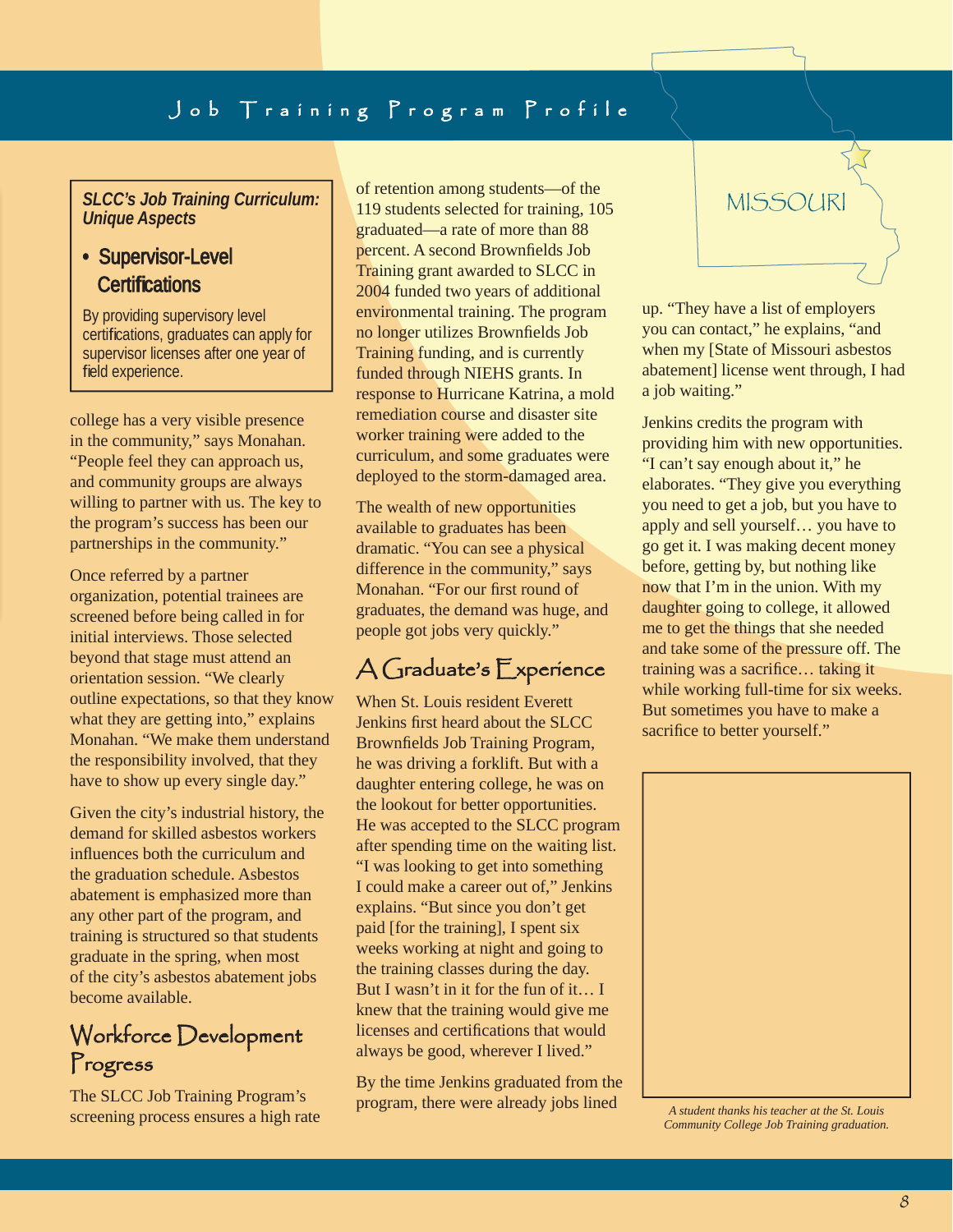# $|s|$ es,  $|nc. - T$ renton,  $New$  Jersey

# Targeted Recruitment Area and Background<br>Trenton. New Jersey is one of the poorest cities in the nation, with more than 20 *Job Training Program*

Trenton, New Jersey is one of the poorest cities in the nation, with more than 20 percent of its 85,000 residents living in poverty. The city was awarded one of EPA's earliest Brownfields Assessment Pilot grants in 1997, and has since received  $\Box$  Link To Existing additional EPA funding for brownfields assessment and cleanup. With more than a Workforce Development hundred brownfields identified in the city, there is a demand from local environmental Programs employers for trained environmental technicians to help prepare these sites for reuse.

Isles, Inc. is a non-profit community development and environmental organization that<br>was founded in 1981 with a mission that promotes self-reliance and healthy, sustainable<br>communities. For years, Isles had been involved disadvantaged area youth for work; the Brownfields Job Training Program was a **Brownfields Job Training grant**, natural fit for the organization. Isles applied for and received a \$200,000 grant from | Isles, Inc. already had well-EPA in 2005. established, enduring partnerships

# Challenges Faced by the Isles Brownfields **colleges** and universities, and universities, and universities, and Job Training Program

Though the program's first training went exceptionally well, Elyse Pivnick, Vice Isles made the most of those<br>President for Engineeranced and General is Helde Program of Isles and the data Connections, giving its students President for Environmental and Community Health Programs at Isles, explains that<br>there were some unexpected bumps along the path. "Due to budget constraints, we<br>were only able to budget for one staff person, and that prov "We also ended up having to pay for our life-skills training, which we anticipated courses, as well as life-skills would be provided pro-bono by another local program. The situation required us to  $\parallel$  training. seek additional funds from other sources, and we were fortunate to be able to do so."

with the City of Trenton, local a number of other community<br>assistance organizations.

Student transportation turned out to be another substantial challenge. "Initially, we thought we would be able to use our existing transportation to take students to the University of Medicine and Dentistry School of New Jersey (UMDNJ) facility and back," says Pivnick. "As it turned out the intended transportation was not



*Students from the Isles, Inc. Brownfields Job Training Program, suited up for training.* 

available, so we had to rent a bus instead. Job placement can be very difficult when graduates lack flexible transportation; we have identified many job opportunities that unfortunately turned out to be too far away or inaccessible by public transportation."

# "Checking- $\ln$ " to Evaluate and Ensure Progress

To develop its curriculum, Isles collaborated with the University of Medicine and Dentistry School of New Jersey (UMDNJ), which already had an environmental training program. "It helped that we had their tried-and-true training structure," says Pivnick. "With UMDNJ already certified to teach HAZWOPER and hazardous materials/ asbestos abatement, we wouldn't have to reinvent the wheel."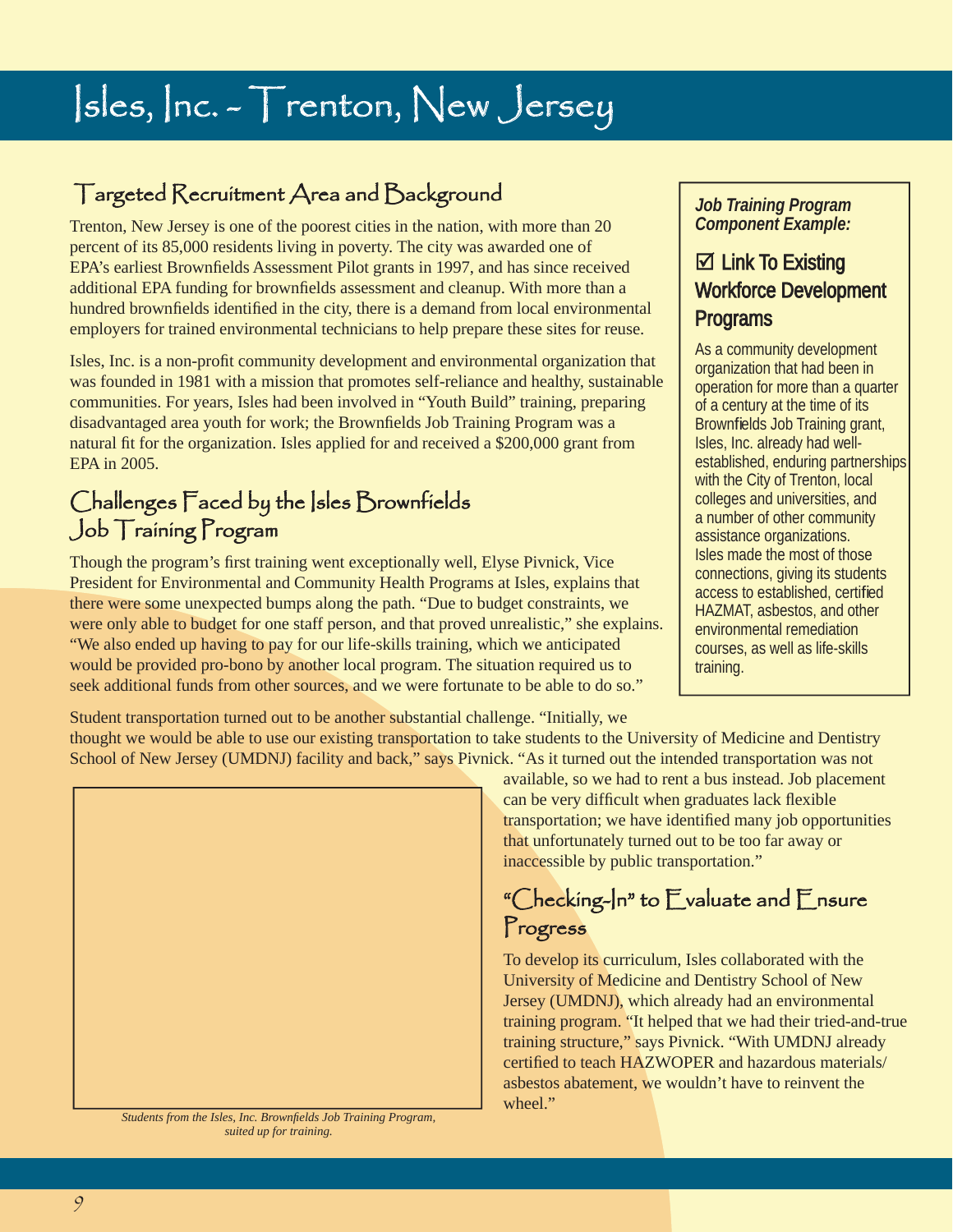*Isles, Inc.'s Job Training Curriculum: Unique Aspects* 

### • History of Brownfields **Presentation**

 "This component helps students understand that they are part of something important."

> – *Elyse Pivnick*  Isles' Vice President for Environmental and Community Health Programs

Isles also partnered with Mercer County Community College to provide life-skills training in basic finances, budgeting, cover letter/resume writing, interview and workplace conduct, and driver's license preparation. "For a lot of employers, a driver's license can be an essential part of their [hiring] decision," explains Megan Ruf, former Manager of Isles' job training program. "We developed a 'Clean Slate' program to help pay outstanding fines so that background checks wouldn't be a problem."

To recruit potential trainees, Isles conducted a broad outreach effort by posting flyers in unemployment offices, laundromats and community centers. It developed a program brochure and held information sessions on Saturdays and in the evenings, when interested candidates could have their questions answered before applying to the program.

Once candidates made it through an approval process that included a fivepage application and a panel interview, they entered the ten-week training program—which included a 40-hour HAZWOPER course; courses in lead and asbestos abatement; Occupational Safety and Health Administration

(OSHA) construction awareness; confined space entry certification; and courses in math, computer skills, English, writing and life skills. Environmental Justice and OSHA rights training were provided by the New Jersey Work Environmental Council, and representatives from local environmental companies provided day trips where students received hands-on experience at actual job sites.

One additional, innovative aspect of the training was a course on the history and significance of brownfields, provided by the City of Trenton. "It helped bring the concept of brownfields to the students," explains Pivnick. "If we had just given them asbestos and other training without any sort of context, it wouldn't have worked as well. This helped students understand that they were part of something important."

In another of Isles' unique approaches, staff met regularly with trainees to evaluate progress and offer advice. "This was really effective," says Ruf. "It gave students positive feedback and let them know what they needed to do to improve. Since this was a long, unpaid training course, that kind of motivation was essential."

Isles' first Brownfields Job Training class of 25 produced 23 graduates, at least half of whom are now employed. The organization plans to continue with another year of training, and produce at least one more graduating class of the same size.

# $A$  Graduate's  $E$ xperience

At the time he first heard about the Isles, Inc. Brownfields Job Training

Program, Greg Perry had limited options. "I was in-between transitional

housing facilities," he explains, "So I was pretty much homeless at the time." Also unemployed, Perry was told about Isles' training through the Mayor's Office of Employment. "I was looking to better myself and the situation I was in. And once I found out about the credentials that I could acquire through the program, I really grabbed onto it.

JERSEY

"For me, the most valuable part of the training was the hands-on experience. We went out and had actual training, being lowered into manholes, confined spaces, and such. I'm now working in lead abatement for an environmental service company, and [at Isles] we had training in exactly that. We were also prepared for confined space training, and I'm now waiting to hear back on a job where I'd get to use that certification. The training has really paid off for me."



*Soil analysis taking place at the Isles, Inc. Brownfields Job Training Program.*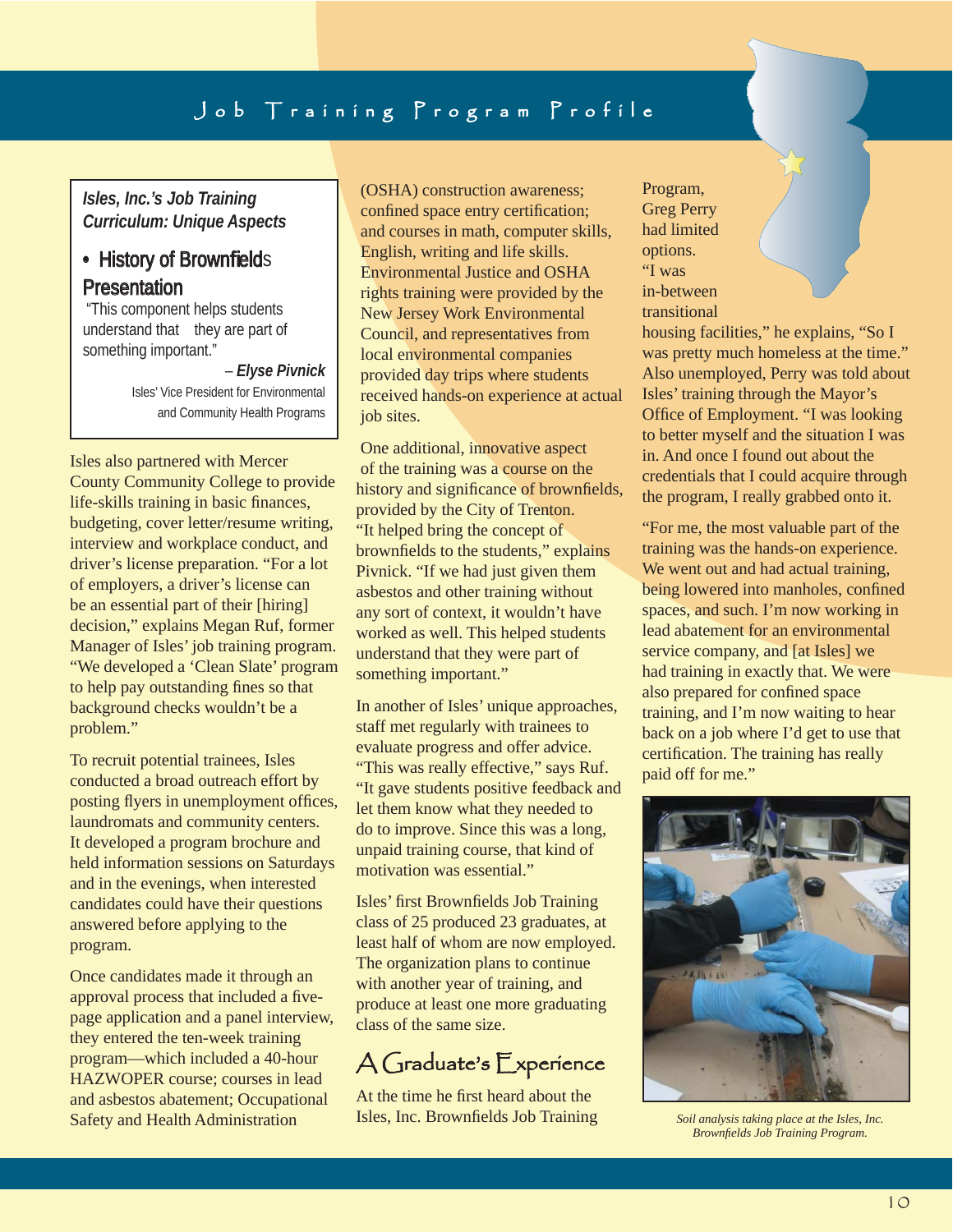# City of Tucson, Arizona

# Targeted Recruitment Area and Background<br>
Background *Job Training Program*<br>
Component Example:

Tucson, Arizona, has its share of brownfields, and the city has received multiple EPA Brownfields grants to assess and clean up industrial sites that include former landfills,  $\Box$  **Partnerships with** rail yards, and milling operations. Most of these sites are located within a federally designated Empowerment Zone containing nearly 50,000 residents, of whom 60 **Private Industry** percent are minority and 70 percent qualify as low-income. As part of restoring the<br>area's brownfields, local companies expressed a need for entry-level environmental<br>technicians. To help meet this demand while also servin

# Challenges Faced by the Tucson Brownfields **Fuck** Brownfields Brownfields Brownfields Job Training Program  $Job$  Training Program

One of the challenges encountered by the program was that it was not affiliated with board made up of representatives<br>an educational institution "Gathering and retaining instructors and then inggling from private industry an educational institution. "Gathering and retaining instructors and then juggling from private industry and the public schedules to fit the program was challenging intervals I is a Cuestas Program schedules to fit the program was challenging," remarks Lisa Cuestas, Program sector helps mold the program's<br>Manager with the City of Tuesan, In addition, requirement has proved to be difficult. Manager with the City of Tucson. In addition, recruitment has proved to be difficult. Curriculum. Some representative There was a lot of initial interest in the program, but after interested recruits found out  $\frac{1}{2}$  throughout their training, offering how intense the training was, interest levels fell off.

# Environmental Professionals as Mentors and as media as media as media as  $\vert$  connection

The primary focus of Tucson's Brownfields Job Training Program is to develop entry-level environmental technicians to serve as resources to local companies while



*Students in Tucson, Arizona, gaining field experience.* 

creating opportunities for residents of the economically-disadvantaged area. Collaborating with the Pima County Community College and the Southern Arizona Environmental Management Society (a non-profit organization that promotes education and understanding of environmental issues), the city developed a five month, 208-hour training program. The program includes a 40-hour HAZWOPER certification course, 10 hours of general industry OSHA training, and courses in media sampling, environmental site assessment, environmental compliance, lead and asbestos abatement, and remediation technology. Program trainees are recruited from the Empowerment Zone.

The first class was comprised of nearly an equal amount of men and women, something that was somewhat unexpected, says Cuestas. She attributes that equal ratio to one of the program's more unique characteristics—that classes are held only nights and weekends. "It allows more women to attend," she elaborates. "One graduate had two kids and she would wait for her husband to come home, then she'd go to class… women love this program."

Another of the program's unique aspects is that each student is assigned an environmental professional from local, private industry who acts as a mentor throughout the training. Students "shadow" their mentors on environmental jobs to get real-world exposure in the work community. These mentors also serve as references for students after graduation.

only logical that Tucson's local industry. A special advisory real-world experience and career connections once training is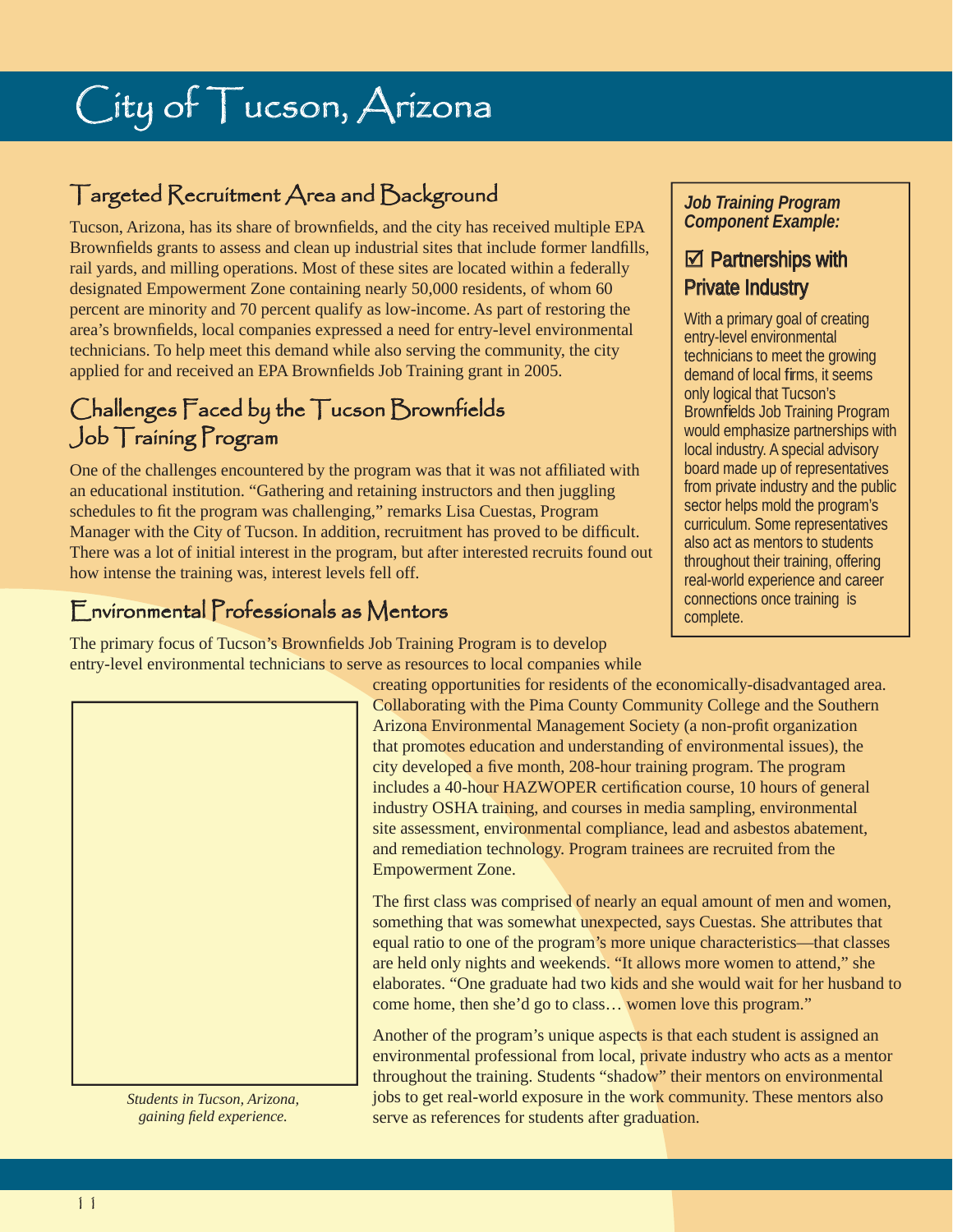*Tucson's Job Training Curriculum: Unique Aspects* 

### • "Hands-On" Training

By providing participants with a "hands-on" approach to training, it gives them real-life and practiced skills. This makes graduates more attractive to potential employers.

The program also uses an advisory board made up of representatives from local environmental firms and the community college. The board provides feedback on the program and helps mold the curriculum, which reflects the local environmental companies' steady demand for entry-level technicians. Once training is complete, the City of Tucson organizes a job fair where graduates can interview with representatives from environmental firms.

## Workforce Development Progress

At the end of the first training period, 16 of the 17 enrolled students graduated. Nearly 90 percent of those graduates are now employed. There has since been another graduating class of 10 and at the last post-graduation job fair, three former graduates were recruiting for their companies.

One of those graduates had been assembling bicycles prior to joining the training program. After the program, he found a position with an environmental company. He has since been promoted, and the company is looking to hire another of the program's graduates to fill his former position.

# A Graduate's Experience

In 2003, Celia Martinez was a single mother who had just been laid off from her job in an industrial wire bonding facility in Tucson. "I had been there for 23 years," Martinez explains, "I thought I had some job security, but I was wrong… I knew I wanted something for a career, but I didn't know what it was."

Martinez learned of the Brownfields Job Training Program only a few days before the application process ended. She took to the training from the beginning. "It was the most exciting and valuable training I've ever taken," she says. "Every teacher you had was involved in the field, and you learned things that you would actually be able to use, unlike a lot of other classes. And when it was time to get a job, I could tell them about soil extraction, and monitoring wells, and I was ready."



Shortly after graduation, Martinez attended the job fair, where she had four immediate offers. "I was picky and went with the one I wanted," she explains. "I ended up overseeing construction of a PCB [polychlorinated biphenyls] treatment plant, and now they've made me the plant operator."

At the job fair for the latest round of graduates, Martinez was chosen to attend as her company's representative. She has advice for those interested in the city's environmental job training program. "If you want something different and exciting, and something that is actually helping our community and the world, this is the job to have."



*Graduates of the Tucson, Arizona Brownfields Job Training Program of 2006.*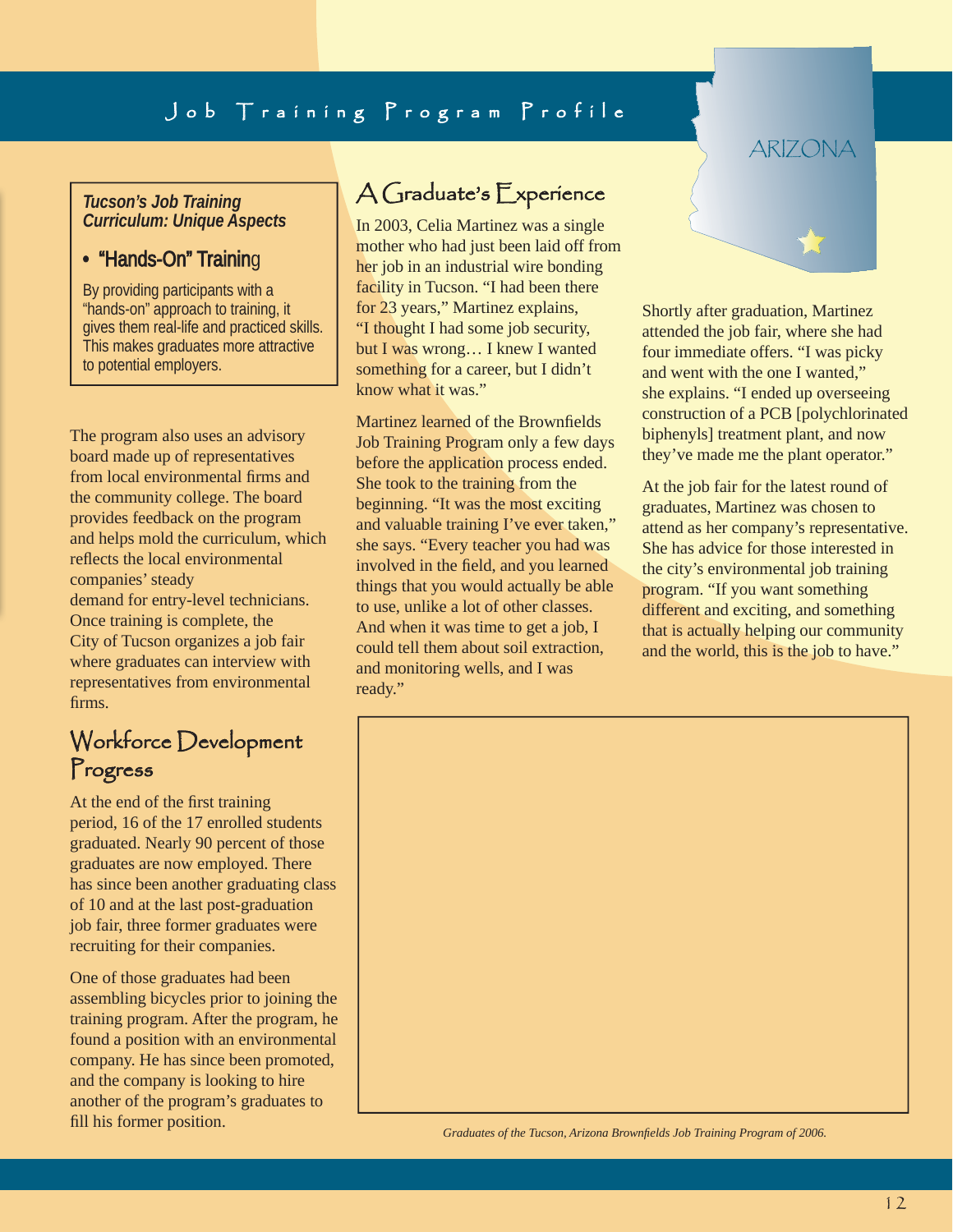# L.A. Conservation Corps, Los Angeles, California

# Targeted Recruitment Area and Background

The Alameda Corridor in Los Angeles, California, is a former industrial area that lies within a densely populated, federally designated Empowerment Zone of approximately 19 square miles. Poverty rates in this zone are as high as 40 percent, and unemployment rates are close to 20 percent. Since 1986, the nonprofit L.A. Conservation Corps (LACC) has provided at-risk young adults and school-aged youth with job training, education, and work skills training with an emphasis on environmental and service projects that benefit the community.

The LACC has worked closely with the City of Los Angeles since 2001 on developing job training programs. Los Angeles had already been the recipient of a number of Brownfields Assessment and Cleanup grants from EPA, to address former industrial sites within the Alameda Corridor and beyond. As a result of these and other site restoration efforts, environmental employers on the city's Brownfields Advisory Board indicated a growing need for certified environmental technicians and the city suggested to LACC that it apply for an EPA Brownfields Job Training grant. The LACC subsequently applied for and was selected as a Brownfields Job Training grantee by EPA in October 2005.

# Challenges Faced by the LACC Brownfields  $Job$   $T$ raining  $P$ rogram

Even with the high level of dedication of the vast majority of the LACC's Brownfields Job trainees, old habits proved difficult for a few students to break—

### *Job Training Program Component Example:*

## $\boxtimes$  Rigorous Application and **Admissions Process**

The LACC Brownfields Job Training Program offers an excellent example of the value of a rigorous application and admissions process. With a recruiting area comprised mostly of at-risk youth, it was essential that the program impress upon its applicants the need for professionalism and dedication—while weeding out those who did not appear ready. With established job training practices already in place, the program also used highly effective job placement strategies and partnerships with local organizations to ensure its success, as well as the placement of its graduates.

resulting in some unexpected challenges for program managers. Though all students accepted in the program were initially tested for illegal drugs, no additional tests were performed throughout the training. In a few, rare instances, placed graduates were shown to have illegal drugs in their systems when first tested by their new employers. "It burns bridges with local employers," explains Alex Lopez, Senior Manager with LACC, "and we have to put out the resulting fires."



Another unforeseen challenge to the LACC Brownfields Job Training Program is the difficulty of tracking students after graduation. "Once they graduate, we track them for a year," says Lopez. "But once they're placed on jobs they tend to stop following up with us. Sometimes we have to keep track of our graduates by calling local employers, and listening to word-of-mouth."

# Discipline as a Prerequisite

The LACC teamed with the North Orange County Community College District to develop a 240-hour, environmental curriculum with instruction in HAZWOPER, lead and asbestos abatement, forklift certification, and *Students in Los Angeles, California in classroom training.* other environmental cleanup technologies.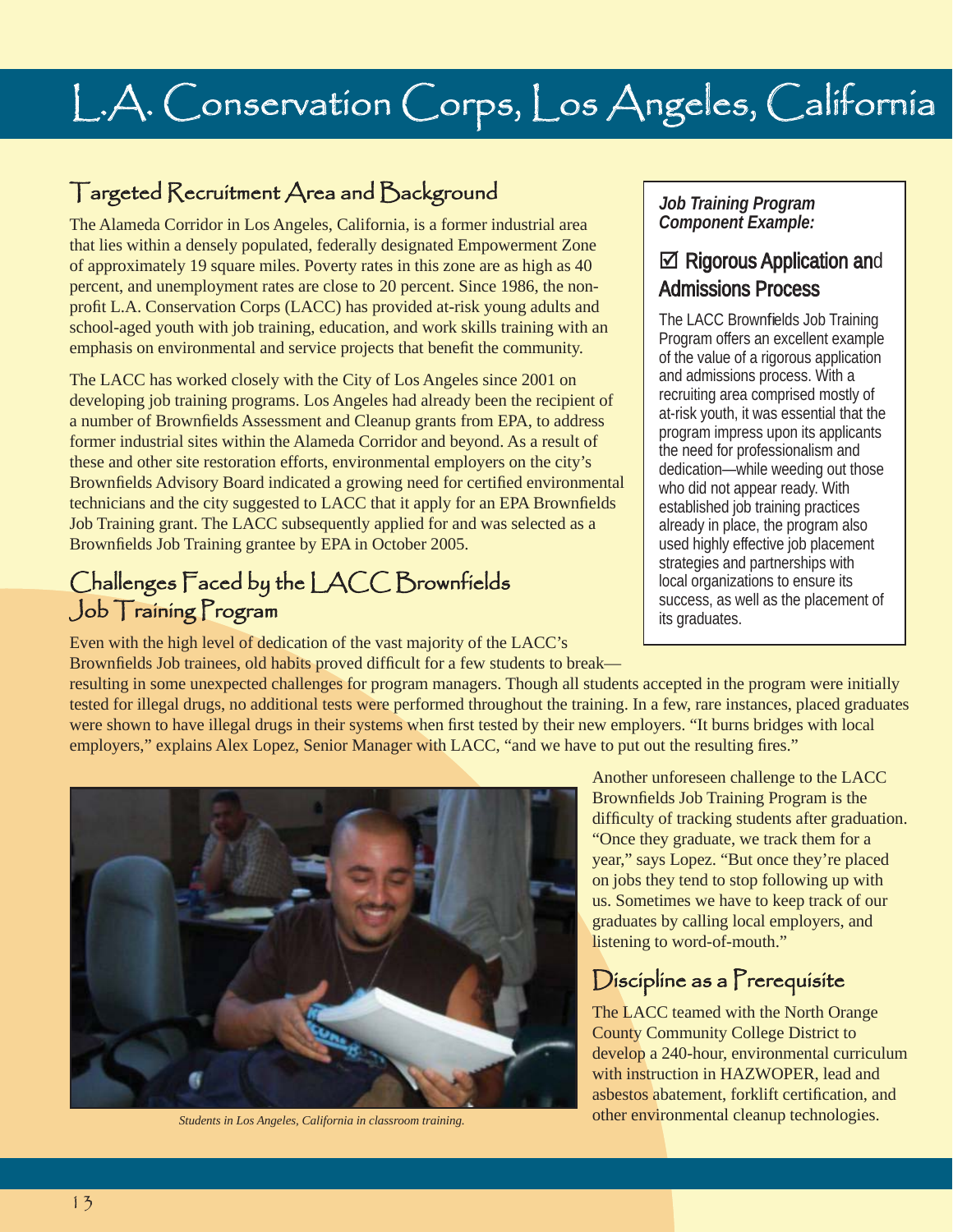*LACC's Job Training Curriculum: Unique Aspects* 

### • Refinery Safety Overview (RSO) Training

An important component of the program, as many graduates are able to quickly find jobs at local refineries.

• Forklift Operators Course

The course plan included additional job and life-skills training, funded through the LACC and local work source centers.

To recruit students into their new training program, the LACC held orientation sessions. Explains Lopez, "Most [applicants] have been underor unemployed their whole lives, so they're enthusiastic at the idea of getting a well-paid job." A unique feature of the training program is that those who applied for the training are given a quiz on their earlier orientation to see who was paying attention. Lopez explains, "We can assess who is really enthusiastic about this type of career, and who just wants 'a job.'"

The strict Brownfields Job Training class ensures graduating trainees are prepared. On average, one-fourth of a typical Brownfields Job Training class will not graduate. "They can get dismissed for being a minute late," explains Lopez. "We try to make the environment even stricter than what they'll find in the workforce. We want to make sure that we are well represented with the employers that we depend on to hire our graduates."

The LACC works with local partners to enhance its training program. The Brownfields Advisory Board places

graduates and obtains employer input to improve the curriculum. Local workforce centers help students get to and from training. The city's Department of Rehabilitation helps students buy clothing and uniforms. The LACC also works with local labor unions that hire up to 60 percent of the program's graduates. "Now, close to half of our trainees get placed before they even graduate," says Lopez.

# Workforce Development Progress

The LACC Brownfields Job Training Program has conducted three trainings, graduating a total of 61 students—59 of whom have found environmental jobs. According to Lopez, community interest in the training has exploded. "Unfortunately, we have to turn a lot of people away… but when you get all this positive feedback and people are trying so hard to get in, you know that the program is working."

The LACC has applied for and received an additional grant from EPA that will extend the program for another two years, to 2009. "The future holds nothing but great things," says Lopez. "When people are on parole or have a criminal background, they don't have a lot of opportunities... it's nice to see how happy the community is [with the program]. And when you see that people are succeeding, it gives you motivation to continue."

## $A$  Graduate's  $E$ xperience

When Stanley Randall applied for LACC's Brownfields Job Training Program in 2006, he was approaching 40 and had recently been released from prison. As a parolee, Randall was looking to turn his life around,

and heard about the LACC program through friends.

CALIFORNIA

"There were people I knew in the [Brownfields Job Training] program, once they graduated they were making as much as \$1,300 a week," he explains. "One guy was making \$75 an hour. I thought it couldn't be true, but other guys from the program were making the same amounts. So I applied, I got lucky, and got in."

"I liked the training, dressing up in the HAZMAT suits, just doing the work, period. The learning was interesting about abatement, about EPA and the history, it was all fascinating to me. There was a lot you have to learn, you're constantly learning every day… if you're not serious about the training, it's not going to happen for you. People want things handed to them. They want it for nothing, or feel society owes them. But society doesn't owe them. You owe it to yourself to do this.

"The first company they had me interview with—I had that interview before I even graduated—I'm still with them… the longer you stay in this field, the more people you meet, the more resources you have, the more opportunities you have. And another door opens and you can take it to another level. Right now I'm a supervisor, and after two more certifications I could be a consultant. There are so many opportunities it's almost overwhelming. It's just wide open."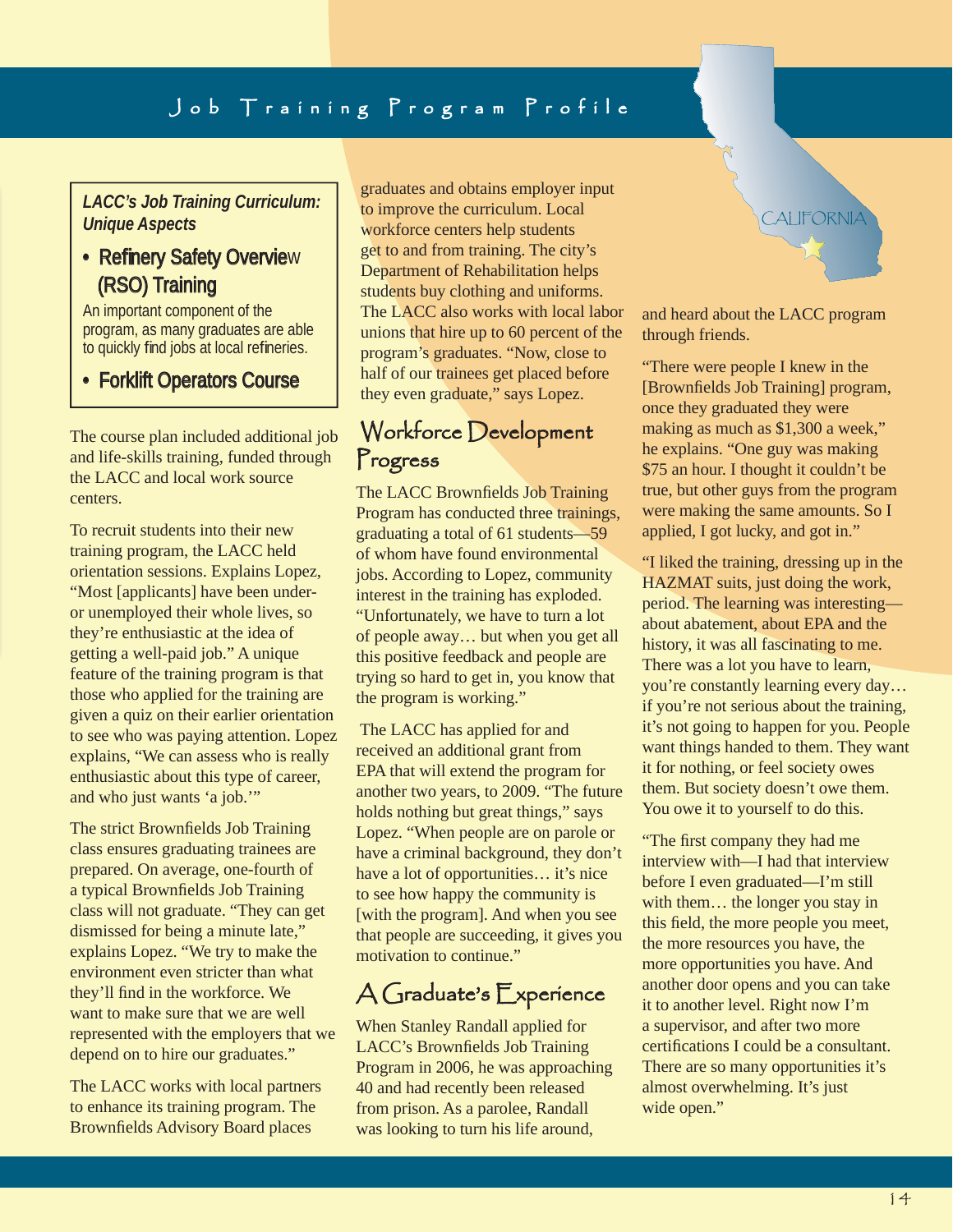Tribal Background *Job Training Program*  Located 40 miles east of Oklahoma City and approximately 102 miles southwest of Tulsa, the Absentee Shawnee Tribe is one of 39 tribes within the State of Oklahoma. Brownfields have long been a problem on Absentee Shawnee land,  $\Box$  Placement particularly as the result of illegal dumping. The Tribe has identified more than  $30$  The first tribal Brownfields Job illegal dump sites, some of which are slated to be cleaned up with EPA assistance.  $\vert$  Training grantee within the region, In 2004, the Tribe received a Brownfields Assessment grant from EPA to address | the Absentee Shawnee Tribe a 21-acre, former industrial site, the eventual redevelopment of which should already had a Job Force Investment alleviate the community's high poverty and unemployment rates.<br>Program that had long been helping<br>ribal residents find work. Using that

When the Brownfields Assessment grant was awarded, the Tribe already had a program as a foundation, the Tribe's Job Force Investment Program in place, providing job placement assistance and <br>Brownfields Job Training Program educational courses for students looking to go to college. Using the Investment developed an innovative, unique Program as a foundation, the Tribe applied for an EPA Brownfields Job Training arrangement to ensure job placement origin to the straining arrangement to ensure job placement origin at the straining arrangement of the stra grant, which was awarded in January 2006. The award represented the first such for trainees: the program allows<br>
employees from local environmental grant to a tribe within EPA Region 6.

# Challenges Faced by the Absentee Shawnee Brownfields | training, with the understanding<br>that the employer will hire program Job Training Program graduates. Through this agreement,

One of the challenges encountered by the program was the lack of accreditation<br>to certify trainees in asbestos abatement—an ability typically granted through<br>future employment. state government. As a sovereign nation, the Tribe is exempt from most state laws and consequently the state's asbestos accreditation program. However, federal accreditation was not available, so the Tribe was forced to work within the state's

companies to participate in

program. After an impasse, the Tribe worked closely with staff from EPA Region 6, who acted as mediators in the process, and the Tribe's asbestos accreditation was eventually awarded. The Tribe is one of only three entities and the only tribe accredited with the state's asbestos program.

Another challenge that the Tribe faced was that there was no financial assistance for participants during the eight week



program. The Tribe's response to this challenge was to allow participants to participate in components of the program without enrolling for the entire eight weeks, enabling trainees to keep their existing jobs. To receive the Remediation Worker certificate, participants need to complete all components of the eight week program but do not need to take them in the same training period.

# $T$ raining  $T$ ribal Members

The Tribe's Office of Environmental Protection developed the Brownfields Job Training curriculum in-house, based on the demand for environmental professionals created by the area's contaminated sites and the needs of

*Students in the Absentee Shawnee Tribe Brownfields Job Training Program learn decontamination techniques.*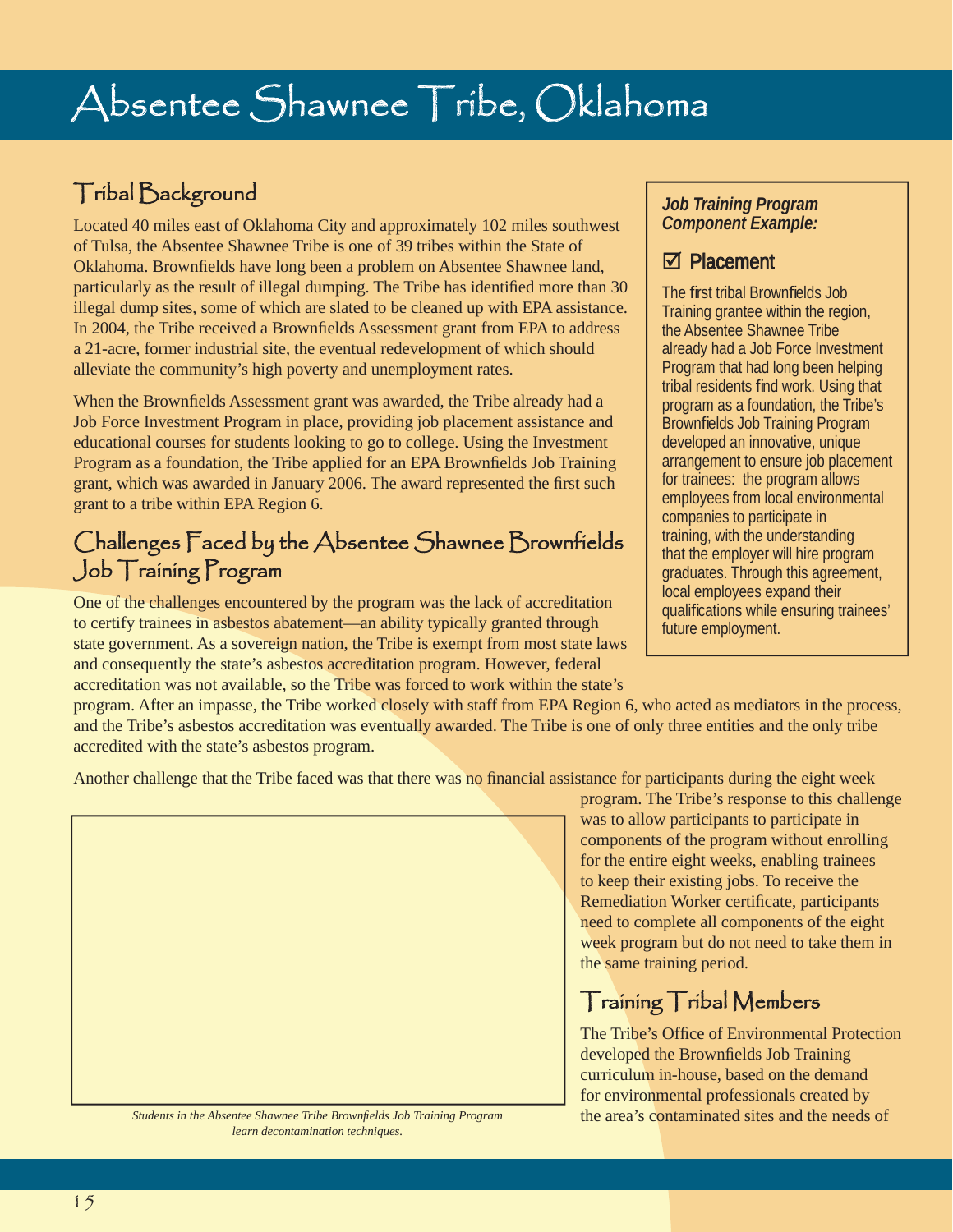*Absentee's Job Training Curriculum: Unique Aspects* 

### • Methamphetamine Lab Awareness

Participants are taught to recognize the combination of materials used to produce methamphetamine, so that they have the knowledge of the unique hazards associated with clandestine drug labs.

### • Incident Command

Since many employers are emergency responders, this component gives graduates a good sense of the management structure of the field.

local environmental companies. The Investment Program formed a partnership with East Central University in the nearby City of Ada, to allow trainees access to the University's nationally accredited Environmental Science Program. They also partnered with the Gordon Cooper Technical Center in the City of Shawnee, for the Center's Industrial Safety Program. "These partners are fully involved and an essential part of the project," explains Renee Hood, Environmental Director of the Absentee Shawnee Tribe.

The Tribe's job training program involves eight weeks of classes, from 9:00 AM – 4:00 PM every day. Students get hands-on experience in the field, conducting sampling and other training at the 21-acre brownfield targeted by the EPA Assessment grant. In an innovative arrangement, local environmental companies can send employees to the program to participate in training, with an agreement that the employer will hire program graduates. This allows existing employees to gain new skills while ensuring future placement of program trainees.

As part of the curriculum, students train on active cleanup sites. Because the Tribe is a sovereign entity and owns these sites, the students learn on and operate equipment that is being used in various cleanup efforts. Another of the program's unique features is training on methamphetamine lab awareness. This training session was developed at the University of Alabama at Birmingham, to prepare students for work in cleaning up abandoned, makeshift labs.

## $Job$   $T$ raining  $Program$ Progress

The Tribe's Brownfields Job Training Program, now planning for its fourth training cycle, produces skilled graduates who are highly sought after by local employers. With more than 30 graduates, the program has a near 76 percent placement rate—with companies waiting for students to complete training. One of the graduates of the first round of training is now an asbestos abatement instructor with the program. Additionally, the Tribe itself has hired program graduates to work in the Tribal Office of Environmental Protection. Some graduates are collaborating to start their own company—a Native American, environmental contracting firm.

"Tribal members like doing environmental work because they feel they are giving back something," explains Renee Hood. "We had students who were doing whatever it



took to make ends meet prior to the training, working multiple jobs; but now they are making \$850 a week after taxes. Through this program, we want to do whatever we can to make people's lives better and give them an advantage."

# $A$  Graduate's  $E$ xperience

Prior to the Brownfields Job Training Program, Absentee Shawnee Tribal member Roddy Camp already had experience as an Asbestos Abatement Technician and heavy equipment operator. However, the availability of work had been sporadic, and he hoped that the Tribe's new training program would help him get a Contractor/ Supervisor's license. Roddy found the training both valuable and enjoyable. "I really liked the Confined Space and HAZWOPER training components," he explains. "They were fun, and both had a good, hands-on approach."

After graduation, Roddy planned to return to the company where he had worked before—but the Absentee Shawnee Tribe had other ideas, offering Roddy the position of Asbestos Trainer for the Brownfields Job Training Program. Roddy is now the remediation technician for the Asbestos division for the Absentee Office of Environmental Protection, and coordinates all asbestos abatement projects on tribal lands. "The program helped me out a lot," he elaborates. "I have three children, and the program allowed me to purchase a home and become more financially stable."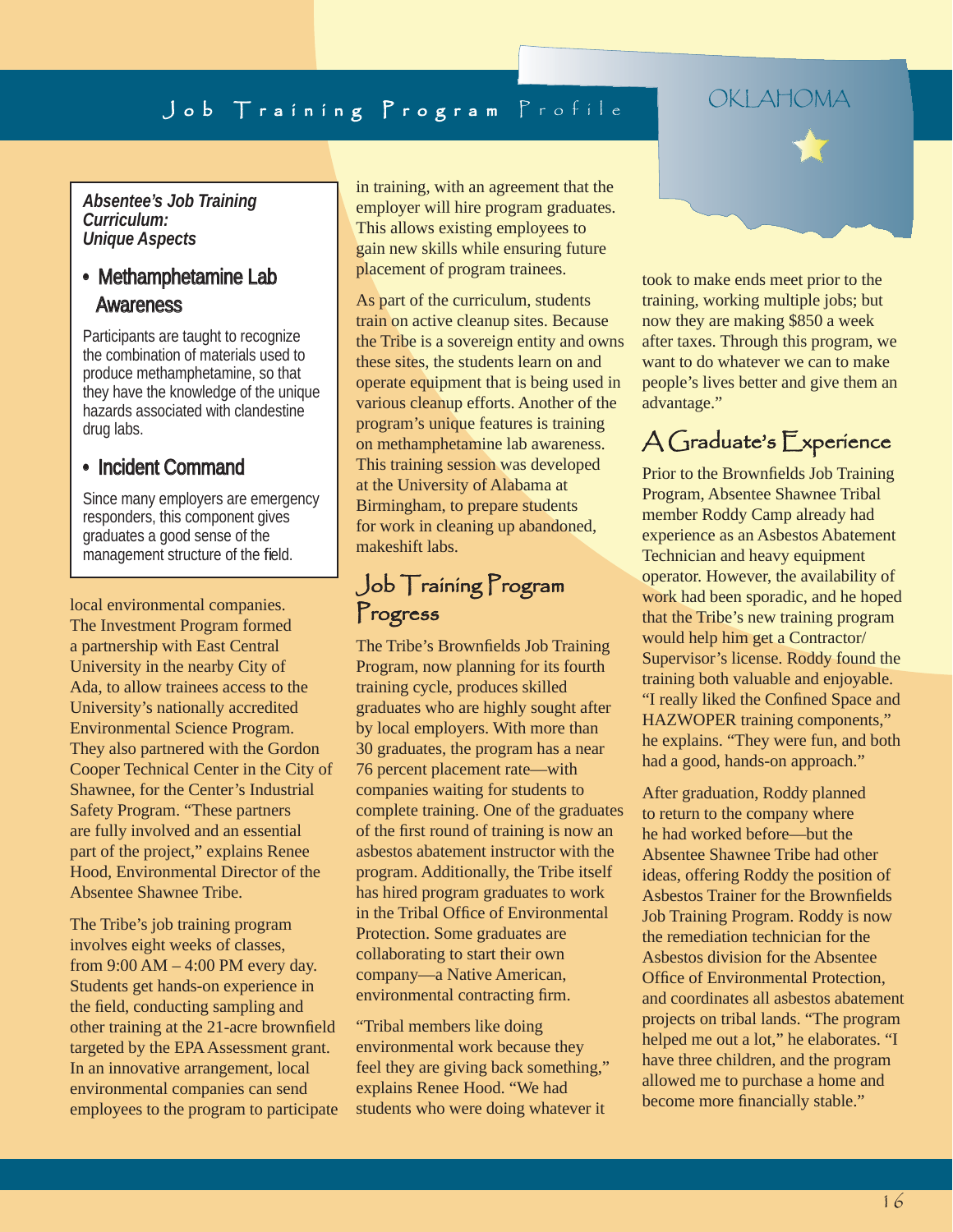# Building for the Future

s the Brownfields Program moves into the future, the demand for qualified environmental technicians continues to grow across the country. Through its invaluable partnerships, graduate placement efforts, and fluid curricula that evolve to fit job market demands, the Brownfields Job Training Program will continue to change lives and meet critical community needs. Residents of brownfields-affected communities now have opportunities that, prior to the program, weren't available. Local environmental firms can select from graduates with first-rate training in asbestos and other hazardous materials abatement. And communities are building a workforce of environmental technicians that will help transform the brownfields that have negatively affected them for so long.

If you are interested in developing a job training program in your community, contact the appropriate regional coordinator listed on the following page.



*Students in the Absentee Shawnee Tribe Brownfi elds Job Training Program participating in on-site training.*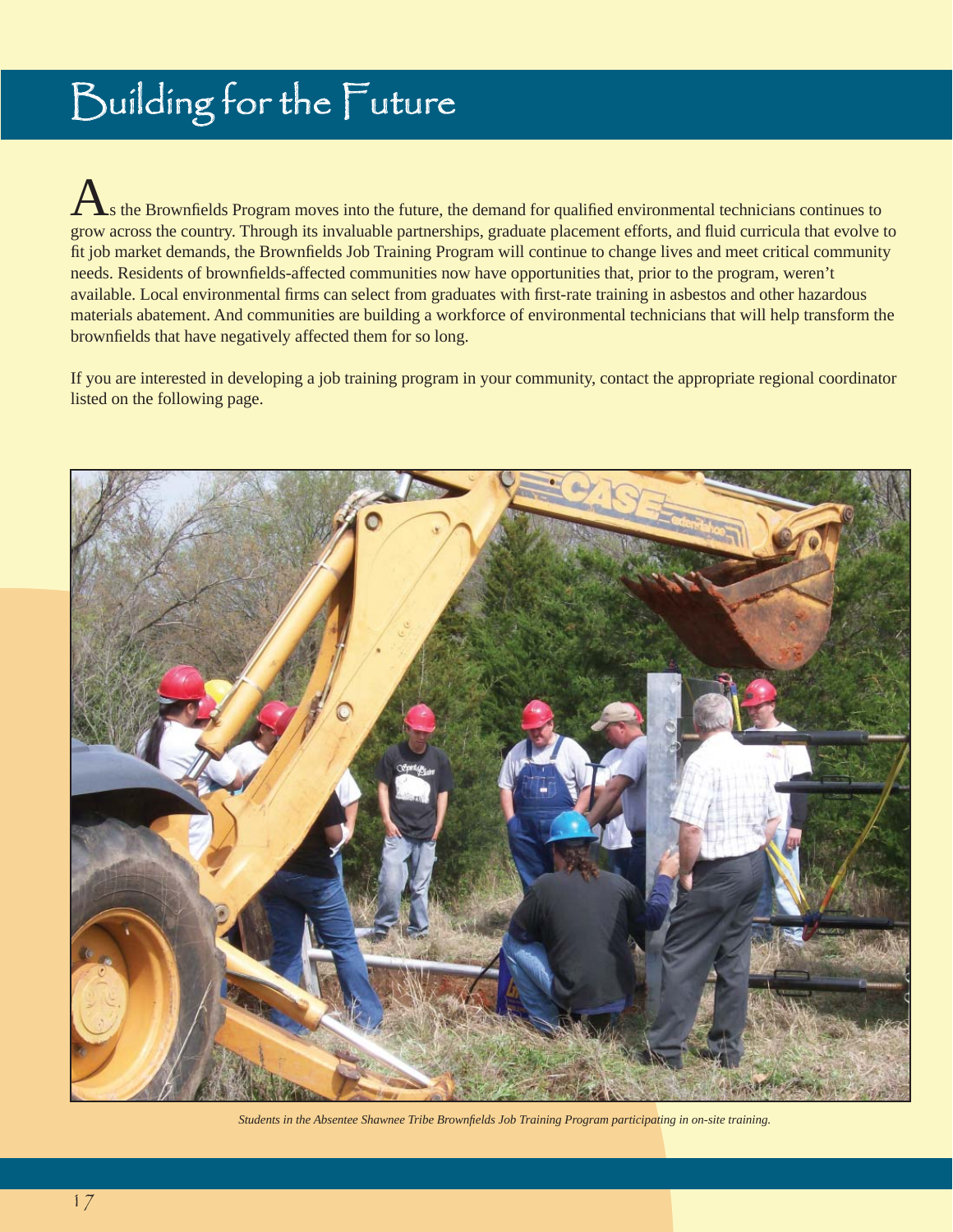# $EPA$  Regional Job  $T$ raining Coordinators



### **EPA Brownfields Job Training National Program Lead:**

Joseph Bruss (202) 566-2772 bruss.joseph@epa.gov

### **Coordinators by Region:**

*EPA Region 1* Marcus Holmes (617) 918-1630 holmes.marcus@epa.gov

*EPA Region 2* Schenine Mitchell (212) 637-3282 mitchell.schenine@epa.gov

> *EPA Region 3* Jeff Barnett (215) 814-3246 barnett.jeff@epa.gov

*EPA Region 4*  Kathleen Curry (404) 562-8660 curry.kathleen@epa.gov

*EPA Region 5* Linda Morgan (312) 886-4747 morgan.linda@epa.gov

*EPA Region 6*  Amber Perry (214) 665-3172 perry.amber@epa.gov

*EPA Region 7*  Ina Square (913) 551-7357 square.ina@epa.gov

*EPA Region 8* Bernadette Gonzalez (303) 312-6072 gonzalez.bernadette@epa.gov

*EPA Region 9*  Noemi Emeric (213) 244-1821 emeric.noemi@epa.gov

Wallace Woo (415) 972-3270 woo.wallace@epa.gov

*EPA Region 10* Deborah Burgess (360) 753-9079 burgess.deborah@epa.gov

For more information on EPA's Brownfields Job Training Program, please visit: *http://www.epa.gov/swerosps/bf/job.htm* 

For additional knowledge and tools on job development and training in brownfields communities, please visit HMTRI's Brownfields Toolbox at: *http://brownfi elds-toolbox.org* 

For more information on NIEHS's Brownfields Minority Worker Training Program, please visit: *http://www.niehs.nih.gov*